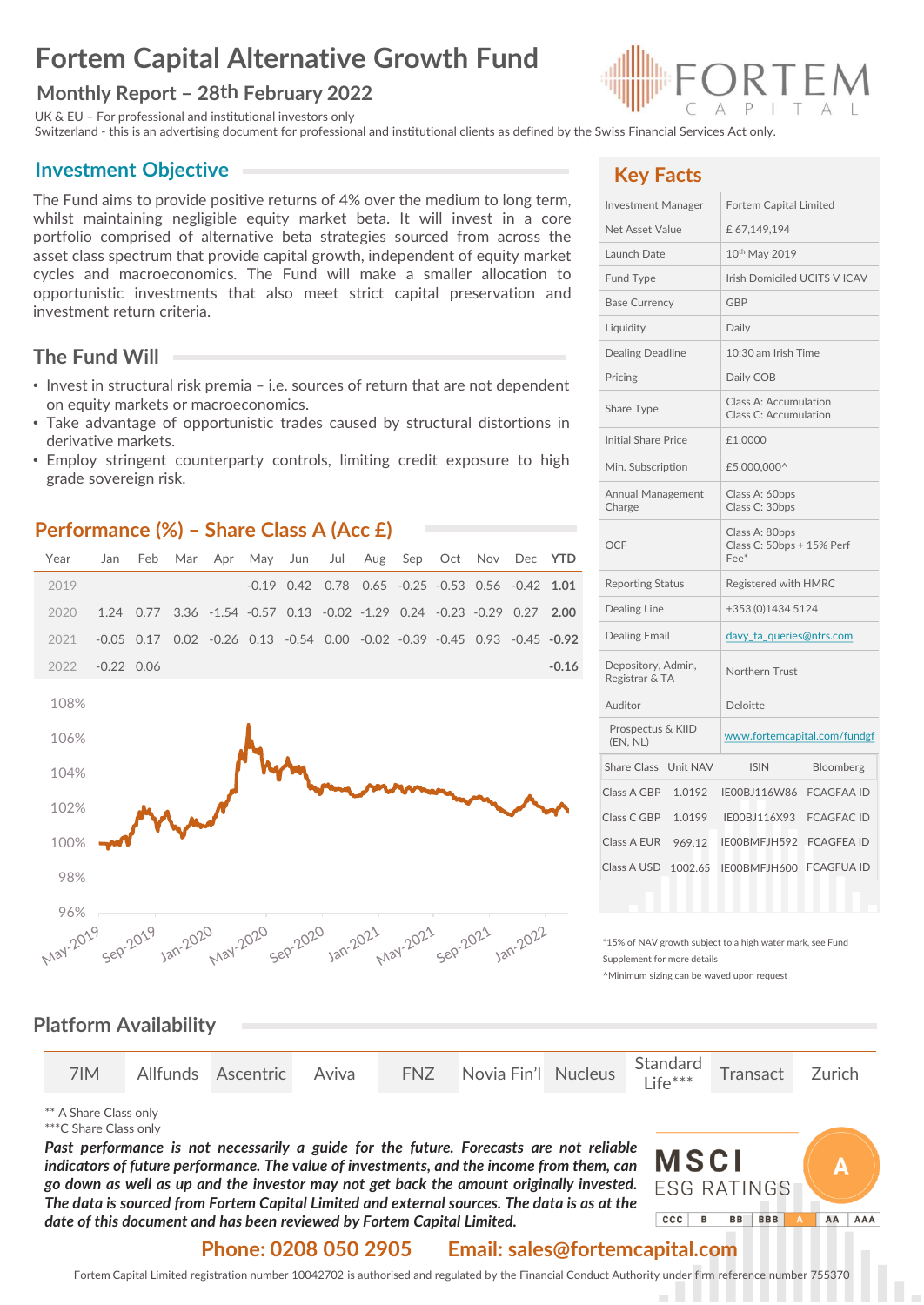# **Fortem Capital Alternative Growth Fund**

## **Monthly Report – 28th February 2022**

#### **Portfolio Breakdown**

#### **Alternative Beta Allocation – Risk weights per Risk Premia Credit Exposure**



- Rates Volatility 21.6%
- Commodity Curve 18.1%
- US Equity Vol Arb 13.7%
- Credit Volatility 12.4%
- **European Equity Vol Arb 11.3%**
- Commodity Value 6.9%
- Commodity Congestion 6.2%
- $\blacksquare$  FX Value 5.6%
- Cross Asset Hedge 4.3%





# **Summary of Individual Strategy Risk and Attribution**

| Strategy                               | <b>Weighting (Risk Based)</b> |                          | <b>Contribution to Return</b> |  |  |  |
|----------------------------------------|-------------------------------|--------------------------|-------------------------------|--|--|--|
| European Equity Vol Arb Strategy 2     | 0.88%                         |                          | $-0.08%$                      |  |  |  |
| Commodity Value Strategy 1             | 0.30%                         |                          | 0.05%                         |  |  |  |
| <b>Rates Volatility Strategy 3</b>     | 0.27%                         | and the company          | 0.06%                         |  |  |  |
| <b>FX Value Strategy 1</b>             | 0.25%                         | -                        | $-0.11%$                      |  |  |  |
| <b>Rates Volatility Strategy 2</b>     | 0.24%                         | $\equiv$                 | 0.14%                         |  |  |  |
| Commodity Curve Strategy 3             | 0.23%                         | -                        | $-0.03%$                      |  |  |  |
| Commodity Curve Strategy 4             | 0.19%                         | ۰                        | $-0.03%$                      |  |  |  |
| US Equity Vol Arb Strategy 1           | 0.17%                         | $\sim$                   | $-0.07%$                      |  |  |  |
| Commodity Curve Strategy 1             | 0.17%                         | <b>Contract Contract</b> | 0.01%                         |  |  |  |
| <b>FX Value Strategy 2</b>             | 0.16%                         | <b>Contract Contract</b> | $-0.01%$                      |  |  |  |
| <b>Commodity Congestion Strategy 1</b> | 0.16%                         |                          | 0.00%                         |  |  |  |
| Rates Volatility Strategy 4            | 0.15%                         |                          | 0.05%                         |  |  |  |
| Credit Volatility Strategy 2           | 0.15%                         | ٠                        | 0.03%                         |  |  |  |
| <b>Commodity Congestion Strategy 2</b> | 0.12%                         | ۰                        | $-0.02%$                      |  |  |  |
| <b>Commodity Curve Strategy 2</b>      | 0.12%                         |                          | $-0.04%$                      |  |  |  |
| <b>Credit Volatility Strategy 1</b>    | 0.12%                         |                          | 0.06%                         |  |  |  |
| Cross Asset Hedge Strategy 1           | 0.05%                         | $\overline{\phantom{a}}$ | 0.00%                         |  |  |  |
| European Equity Vol Arb Strategy 1     | 0.01%                         |                          | 0.07%                         |  |  |  |
| Rates Curve Strategy 1                 | 0.00%                         |                          | $-0.06%$                      |  |  |  |
| Rates Curve Strategy 2                 | 0.00%                         |                          | $-0.02%$                      |  |  |  |



- **Portfolio Risk** is the expected standard deviation of the portfolio NAV, expressed on an annualised basis. It is calculated using a 10 year correlation matrix
- **Portfolio Stand Alone risk** is the expected standard deviation of the portfolio if there were no diversification benefits between strategies. This occurs if all correlations are at 1.
- **Daily VaR (99%)** is an alternative measure of risk that looks at maximum expected loss. At 99% confidence, one can expect that there will be at least 1 day in a 100 where the daily loss on the Fund can be expected to be greater than the calculated VaR
- **Gross portfolio exposure** measures that total notional value of all the swap positions as a percentage of the portfolio NAV

Past performance is not necessarily a guide for the future. Forecasts are not reliable indicators of future performance. The value of investments, and the income from them, can go down as well as up and the investor may not get back the amount originally invested. The data is sourced from Fortem Capital Limited and external sources. The data is as at the date of this document and *has been reviewed by Fortem Capital Limited.*

#### **Phone: 0208 050 2905 Email: sales@fortemcapital.com**

Fortem Capital Limited registration number 10042702 is authorised and regulated by the Financial Conduct Authority under firm reference number 755370